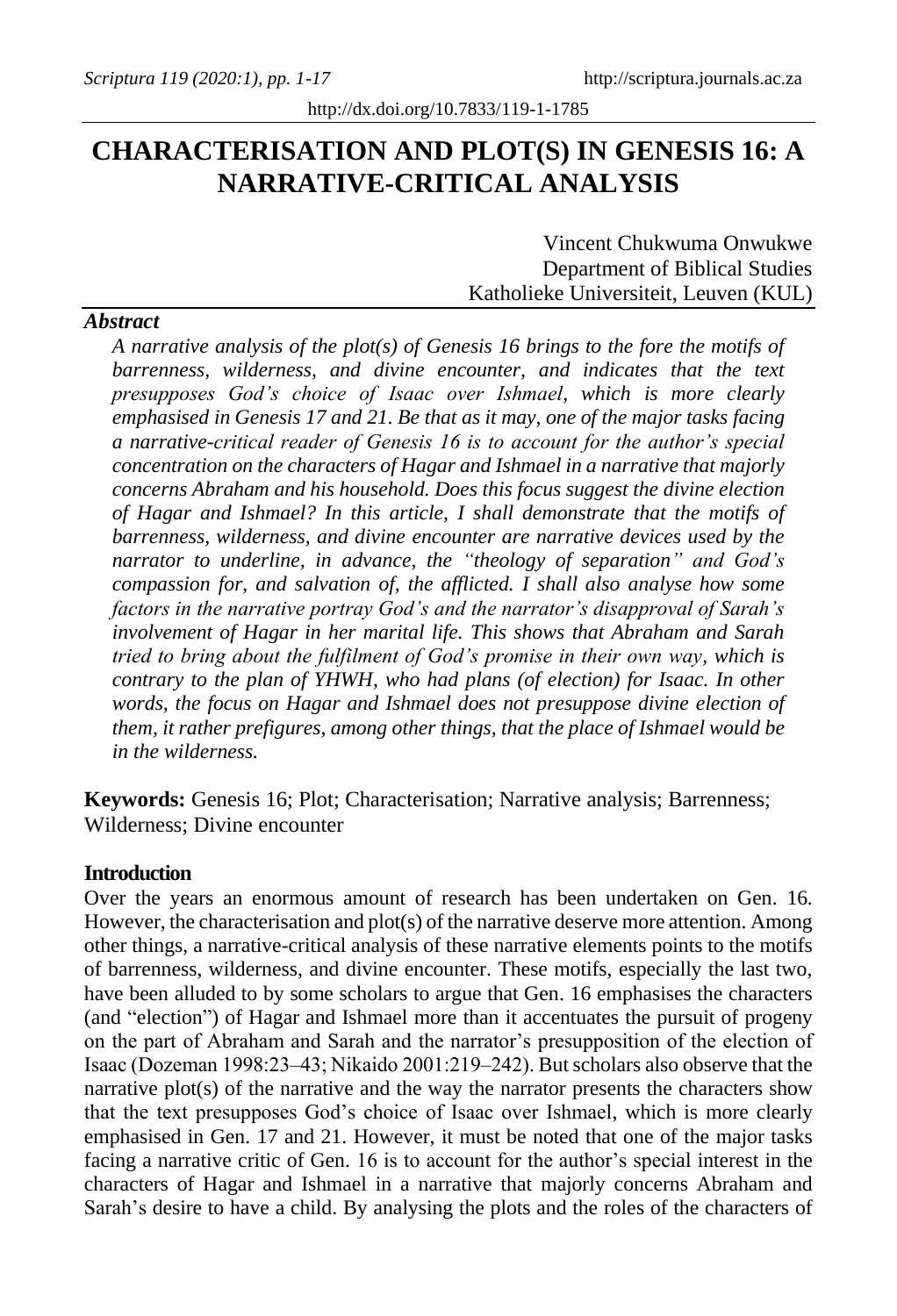the narrative, I aim to demonstrate that the motifs of barrenness, wilderness, and divine encounter are narrative devices used by the narrator to underline, in advance, the "theology of separation" and God's compassion for, and salvation of, the afflicted. I shall also analyse how some factors in the narrative portray God's and the narrator's disapproval of Sarah's involvement of Hagar in her plan to have a child. This implies that Abraham and Sarah tried to bring about the fulfilment of God's promise in a way that was contrary to the plan of YHWH, who had plans (of election) for Isaac.

This article is divided into three major parts. In the first part, I shall briefly discuss the meaning or/and importance of characters and plots in biblical narratives. This will include briefly explaining the five stages of plots in biblical narratives. I will dedicate the second part to the analysis of the various stages of plots as they apply to Gen. 16. In the course of this analysis, the motifs of barrenness, wilderness, and divine encounter as they apply to the various characters of the narrative, will be discussed. Finally, I will explore the narrator's perspective in the narrative, arguing that there are reasons to think that the plan of Abraham and Sarah to have a child through Hagar, as it is presented in the narrative, neither enjoys the narrator's approval nor God's endorsement. In other words, the concentration on Hagar and Ishmael does not presuppose their divine election, it rather prefigures, among other things, that the place of Ishmael would be in the wilderness.

#### **Characterisation and plot(s) in biblical narrative**

Characterisation and plot are two important factors in Narrative Criticism. It is through the characters, be they fictional or historical characters, that the views of narrators are expressed and narrators communicate with their readers. Narrators often present the characters' points of view about the major issues in the narratives.

Also, every narrative that involves the narrator's interaction with the characters requires narrative plots which facilitate the flow of the story. A plot is a systematic and a well-thought-out plan through which the intentions of the narrator or the writer can be communicated. Hence, writers or redactors carefully choose what to include or exclude in the development of the story. They may have obtained their story from different conflicting sources, but they intend to make logical sense of the sources they use (as far as possible).

Gunn and Fewell (1993:102) and Marguerat and Bourquin (1999:43–45) note that five major stages of plots can be identified in biblical narratives: Exposition (initial situation), conflict (or complication), transforming action, *dénouement* (resolution), and final situation. A brief explanation of these stages is necessary, since I shall apply them in my analysis of Gen. 16.

As the term implies, *exposition* reveals the initial situation that requires attention. It could be an unfulfilled desire or a lack. It initiates the major series of events in narratives and prepares the minds of readers to understand that there is a situation that needs to be addressed. In this way, the appetite of the reader is stimulated. This initial situation identifies the "who", "what", and sometimes "how" (Marguerat and Bourquin 1999: 43). Who are the characters involved? What is the major problem? And how did this problem come about?

*Conflict* or *complication* has to do with the challenge that arises in an attempt to solve the problem pointed out in the initial situation. Here the tension in the narrative unfolds.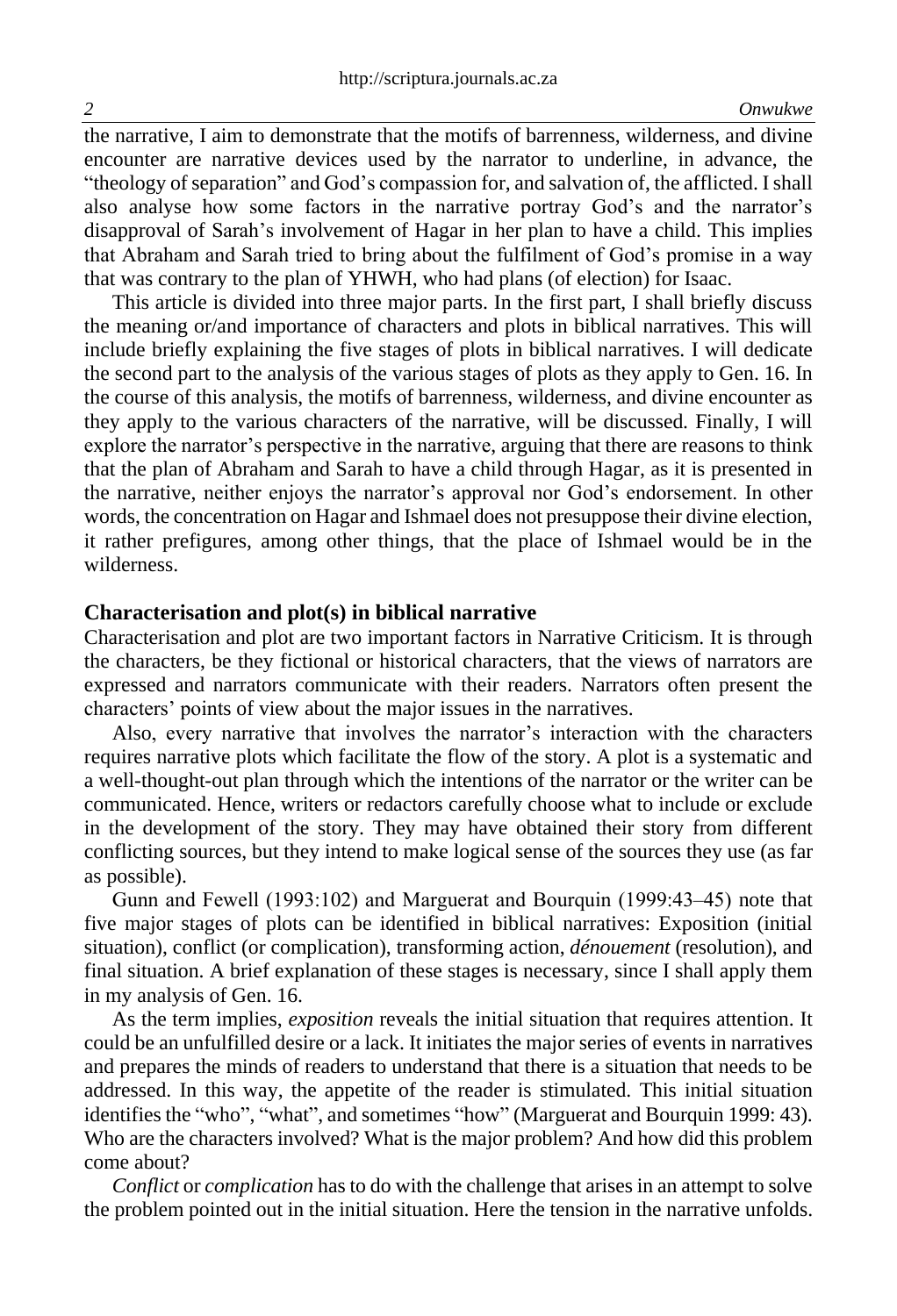In the words of Abasili (2016:28), "it is at this stage of the narrative that the reader's interests are given the greatest boost". The expectation becomes higher and the reader wonders how the problem could be solved.

The *transforming action* is the turning point of the story. It includes the attempt or the series of attempts to bring about a solution to the problem evident in the narrative, a problem that triggers tension as discussed in the second stage. The difference between complication and transforming action is minimal. The aim of transforming action is, according to Marguerat and Bourquin (1999:44), to remove the difficulty announced by the story, while complication aims to trigger the action and bring about dramatic tension.

The *resolution* stage has to do with the solution to the problem which is raised in the stages of complication and transforming action. Here the consequences of the transforming action or the series of transforming actions for the character or characters involved are described. This stage further describes how serenity is restored and also has to do with the resolving of complications.

The *final situation* is the conclusion of the narrative. It describes a new situation that has been brought about as a result of the sequence of words and deeds in the narrative. In what follows, I discuss how these five stages of plots apply in the selected narrative.

#### **The plot(s) of Genesis 16**

Here I shall discuss the five stages of plots as they apply to Gen. 16. In the course of this discussion, I shall also address the motifs of barrenness and childlessness, wilderness, and God's compassion for the afflicted, noting the purpose they serve in the narrative.

#### *Exposition (v. 1): Barrenness and childlessness*

Sarah's<sup>1</sup> barrenness is the problem introduced in the first verse of Gen. 16. Although Sarah was Abraham's wife, she had not given birth to a child for Abraham. These are two incompatible realities, at least in ancient Israel. "In the ANE context, a 'real' wife was by definition, a woman who bore children for the perpetuation of her husband's lineage" (De-Whyte 2018:82). This is in line with Naomi Steinberg's view that the barrenness of Sarah has the function of informing the readers about the crisis facing Abraham (lack of heir) and the need to determine and search for this heir (Steinberg 1993:44). This lack presupposes the uniqueness of the birth of Isaac (cf.  $21:1-7$ ); a special birth of a special child. The major characters include Sarah, the wife of Abraham (אברם אשת), Abraham, the husband of Sarah, and Hagar, the Egyptian<sup>2</sup> (אברם אשת), the maiden of Sarah. Sarah is naturally expected to give birth to children for the genealogical continuity of the family. She also holds the privilege of power over Hagar who is only a maidservant, accountable to her and not to Abraham (Westermann 1985:238), since "the maiden attended primarily to the personal needs of her mistress and was not the common

<sup>&</sup>lt;sup>1</sup> Note that Abraham and Sarah came to be known by these names only in chapter 17:5 when their names were respectively changed from Abram to Abraham and from Sarai to Sarah. For the purpose of this research and for the sake of consistency, I shall refer to them as "Abraham" and "Sarah" respectively. However, I shall retain the preference of scholars in this regard when I directly quote their work. This is also applicable when I quote directly from the biblical texts (Gen.  $11-21$ ) where their names are mentioned.

<sup>2</sup> The designation מצרית שפחה has often been linked to the incident in Gen. 12 where, for the sake of Sarah, Abraham is given gifts, including male and female slaves.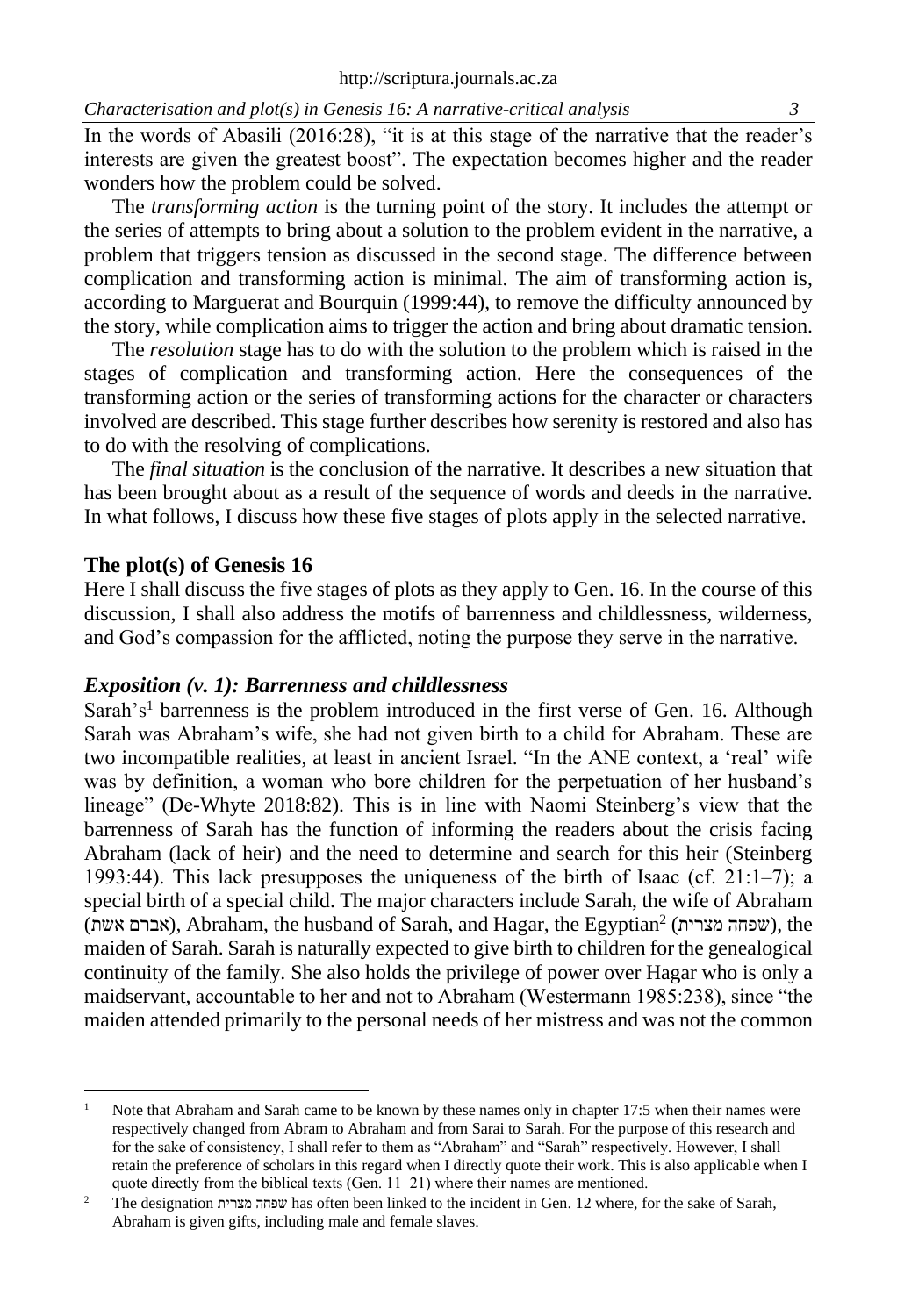property of husband and wife" (Sarna 1989:119). More so, the Hebrew rendering ולה, which expresses the idea of possession, indicates Sarah's right and authority over Hagar.

Sarah has no son and seems to have lost hope of giving birth to a son who would become the heir of Abraham. This situation is captured by the statement לו ילדה לא) bore him no child). This genealogical gap brought about by the barrenness of the wife of Abraham presupposes the need to seek for a solution to this situation.<sup>3</sup> Note the expression that begins the narrative: לו ילדה לא אברם אשת ושרי) Sarai the wife of Abram bore him no child, NRSV). As has been observed by many scholars, in Hebrew syntax, the verb-subject-object (VSO) word order enjoys an overwhelming statistical dominance over the subject-verb-object (SVO) word order and is often referred to as the basic Hebrew word order (Moshavi  $2010:10-17$ ). However, Gen. 16:1 begins with the subject. This "unusual" syntactic structure of the sentence could be explained based on the intention of the writer to emphasise the identity of the subject, Sarah. While Gen. 15 focuses on Abraham and his lack of progeny, from the outset of Gen. 16, the emphasis shifts from Abraham to Sarah. This seems to show that the narrator does not call attention only to her actions expressed by the verbs attributed to her, but also her personality. The major issue of the narrative is centred around Sarah, whose barrenness must have been a situation of great concern. She needs to find a solution to her problem of barrenness. But she has to plan along with her husband, Abraham. This brings me to the next level of the plots of Gen. 16.

#### *Complication (vv. 2‒5): Hagar looks down on Sarah*

Verses 2‒5 are crucial in the analysis of Gen. 16 because they play an important role in the development of the story. This section relates the efforts of Sarah to bring about a solution to her problem of barrenness and childlessness by involving Hagar, and exposes how this plan leads to a more complicated tension. Sarah's assessment of her situation of barrenness is that it is YHWH who prevents her from bearing children (v. 2). She, therefore, suggeststo Abraham that he go in to Hagar to have a child through her. Sarah's proposal resonates with the provisions of many ANE marriage laws. For instance, the Hammurabi code 145 and 146 contains the following provisions:

If a man marries a *naditu* [priestess]<sup>4</sup>, and she does not provide him with children, and that man then decides to marry a *sugitu* [maiden], that man may marry the *sugitu* and bring her into his house; that *sugitu* should not aspire to equal status with the *naditu*.

If a man marries a *naditu*, and she gives a slave woman to her husband and she then bears children, after which that slave woman aspires to equal status with her mistress – because she bore children, her mistress will not sell her; she shall place upon her the slave-hairlock, and she shall reckon her with the slave women. (Roth 1997:109)

<sup>3</sup> The genealogical notes often begin with תולדת אלה) these are the generations) as in the case of Shem and Terah in Gen 11:10, 27. But in the case of Abraham, the barrenness of his wife meant a break in the genealogical note and presupposed a special focus on him.

<sup>4</sup> This law was applicable only to some women with the status of a priestess. Even though Sarah is not referred to as a priestess in the narrative, the meaning of her name (princess) seems to indicate that she was a woman of great status (De Vries 1962:219–220; Yee 1992:981–982). But being a woman of great status does not necessarily imply that she was a priestess. The narrative makes no such claims.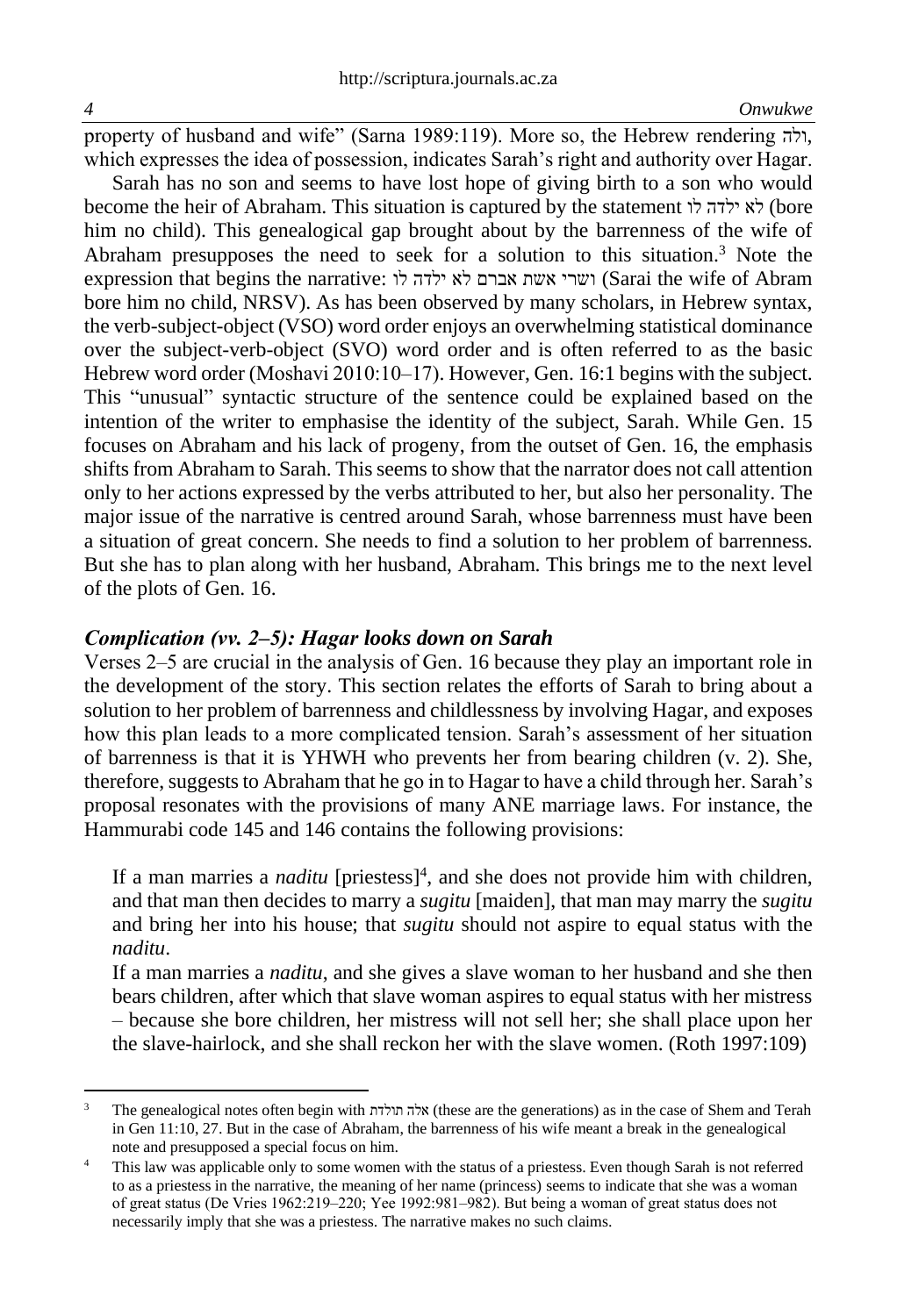As can be noted, the Hammurabi code 146 permitted a childless woman to offer a maiden to her husband so that she could bear children for the husband. This similarity between Sarah's action in Gen. 16:2 and the provisions of the above text arguably suggest that Sarah was following a widely practiced marriage system.

Why did Sarah want a child through Hagar? Was this desire connected with the genealogical continuity of Abraham and Sarah's family, in which case YHWH's promise is given consideration, or was she acting to raise her status as a married woman? These questions arise as a result of the statement which the narrator presents as Sarah's motive for her action – אבנה – which could be translated as "that I may be built up".<sup>5</sup> Many scholars opine that the above Hebrew expression should be understood against the background of Sarah's desire to bring to fulfilment God's promise to Abraham (Von Rad 1963:186; Speiser 1964:120; Neufeld 2006:137). Neufeld, in particular, believes that Sarah was "aware that if she were to remain passive, Abram would, in the end, seek to provide the child of promise through another channel" (Neufeld 2006:137). Contrary to this, Drey (2002) argues that Sarah's intention to be "built up" had nothing to do with the promise made to Abraham. He presents two major reasons for this position. First, Sarah's concern was selfish, second, the gender of the child is not mentioned (Drey 2002:186‒187).

The verbal form, אבנה) first person singular of בנה(, excludes Abraham's need for a child and suggests that Sarah was more preoccupied with her personal desire to be built up than she was with bringing about the fulfilment of God's promise to Abraham. In line with this argument, Fewell and Gunn (1993:45) maintain that Sarah gave Hagar to Abraham, not for Abraham's sake, but to consolidate her self-worth and security as a woman.<sup>6</sup> This idea is further strengthened by the fact that the same expression occurs in Gen. 30:1‒3 when Rachael hands over her maid to Jacob to be "built up", even though her husband, Jacob, already had sons. According to Teubal (1984:33), אבנה is used in Gen. 16:2 to denote the desire for lineage or succession. She maintains that in the translation "that I may be built up", "Sarah is not necessarily hoping to have a son; and she is indicating that she intends to regard the maid's child as her offspring, not her husband's" (Teubal 1984:33). This argument is not in line with the textual witness of the LXX of the translation of MT's אבנה.

The LXX's τεκνοποιήσῃς (that you may have a child, LXE) shifts the subject of the verb from first person singular to second person singular. In this case, the emphasis is on Abraham becoming a father and not on Sarah being built up. Hence, while the LXX's translation could be connected to the desire to fulfil God's promise of progeny, MT concentrates on Sarah being built up. Whatever the case, even though there is nothing in MT's translation of Gen. 16 to suggest that it was Sarah's desire to bring about God's fulfilment that led to her plan of having a child through Hagar, the impression that this desire of hers was tied to the desire of Abraham to have an heir should not be excluded. The situation of Sarah is unique when compared with that of Rachael: both Abraham and Sarah were childless. On this basis, the second argument of Drey is not convincing. Even

<sup>&</sup>lt;sup>5</sup> KJV, RSV, NRSV, and NET prefer the translation, "that I may obtain children".

<sup>&</sup>lt;sup>6</sup> They liken this action of Sarah to that of Abraham in Gen. 12. They both offer the women in their possession for the sake of their security. According to them, Abraham traded the sexuality of Sarah for the sake of the security of his life, while Sarah traded the sexuality of Hagar to secure her place as the wife of Abraham.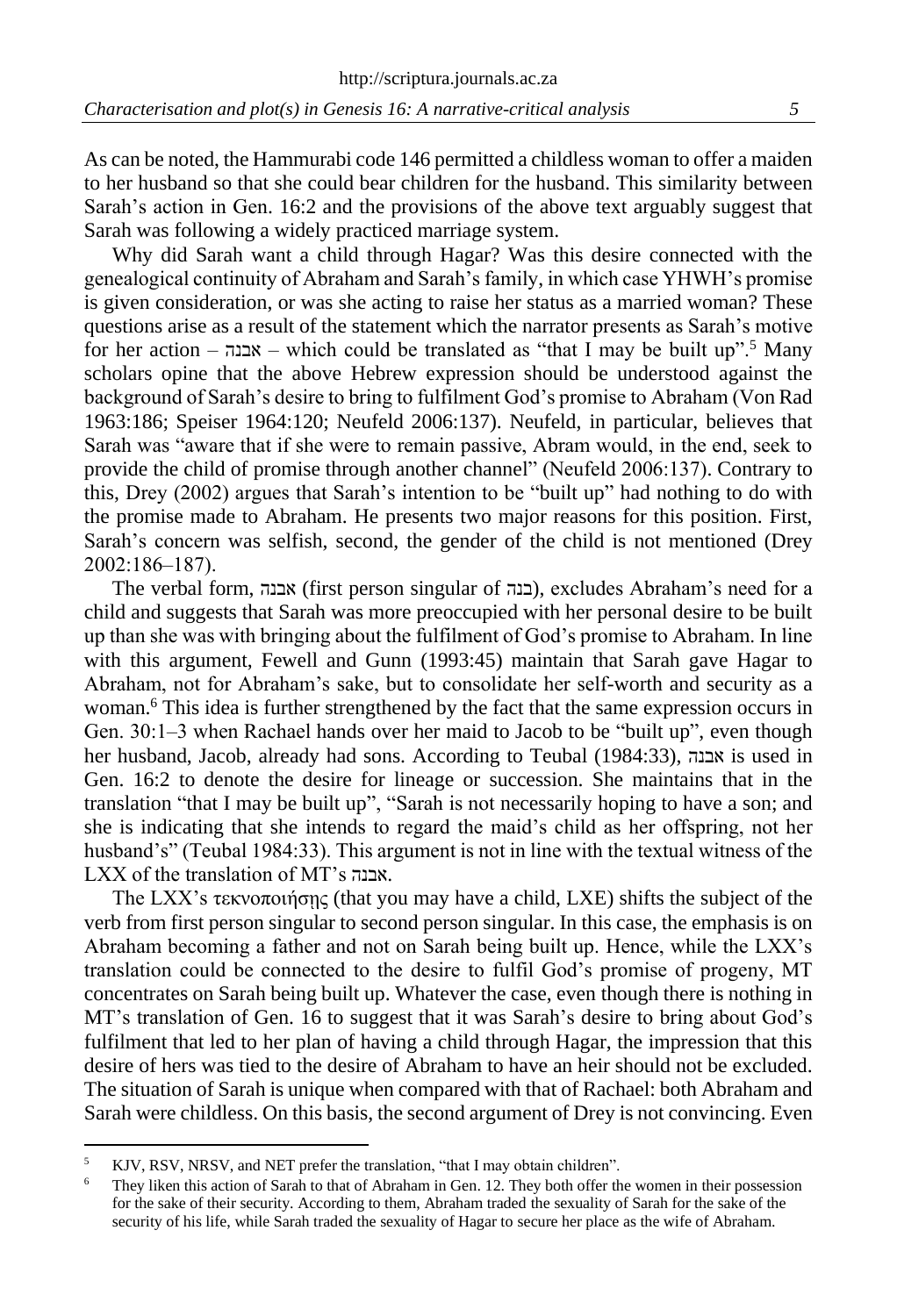though the gender of the child is not mentioned, "being built up" here presupposes, among other things, a desire for genealogical continuity. Speiser (1964:120) and Zucker and Reiss (2009:3) endorse this line of thought when they state that אבנה is a wordplay on בנ) son). Thus, in the context of Gen. 16:2, אבנה could mean "that I may have a son". Nevertheless, this does not imply an objection to the argument that Sarah's expression of her desire to have a child through Hagar was egocentric. Whether the desire of Sarah was linked to Abraham's search for an heir or not, he had to play a role in Sarah's desire to be built up. And his response to Sarah's suggestion is evident in the statement וישמע שרי לקול אברם) and Abram listened to the voice of Sarai, NRSV).<sup>7</sup>

The expression שרי לקול אברם וישמע requires special attention. The Hebrew verb שמע is semantically complex, and would later become a keyword in characterising Israel's relationship with God ‒ a word which expressed their choice to follow the dictates of YHWH and reject other gods (cf. Deut. 6:4‒9). Among other things, it implies, "to heed the voice of someone", "to fulfil a request", "to follow one's advice", "to obey an order or command", "to consent to a suggestion" etc. (Schult  $1971:1704-1711$ ; Schoville 1997:175‒184). Abraham's listening to Sarah in Gen. 16 is reminiscent of the creation narrative in which Adam listened to the voice of his wife (Gen. 3:17).

By stating that Abraham listened to the voice of Sarah, the narrator seems to prepare the reader to keep in mind how listening to the voice of Sarah conflicts with harkening to God's plan. Even though this is not stated in this narrative, YHWH's appearance to Abraham after the birth of Ishmael (Gen. 17), in which YHWH talks about the birth of Isaac, seems to suggest God's disapproval of the way Abraham went about acquiring a child. Thus, God says to him in 17:1, "I am God Almighty; walk before me, and be blameless." Here the term שדי אל) God almighty) implies a sense of the supremacy of God and his plan over the human plan. According to Herbert Lockyer, it highlights God's "power to fulfil every promise He had made His people" (Lockyer 1975:12-13). Abraham wanted to bring about the fulfilment of God's promise of an heir in his own way, and not in God's way. He carried out a plan which God did not approve of and he is informed that God is the almighty whom he should walk before and be blameless.

Abraham went in to Hagar, as was suggested by Sarah, and she conceived (ותהר). One would expect that the statement "and she conceived" (ותהר) regarding Hagar would imply that Sarah's plan to have a child through Hagar would be a perfect solution to her problem of childlessness. On the contrary, Hagar looked down (ותקל) on her. The text is silent about the exact action or attitude of Hagar towards Sarah. But this attitude of Hagar threatened the legal status of Sarah, provoking jealousy and bitterness in her. This is expressed in Gen. 16:5 which contains a statement of one who is embittered and full of regrets. In this verse, Sarah expresses her pain and frustration, and accuses Abraham of being culpable (חמסי עליך) for Hagar's disdaining action towards her, and appeals to YHWH, whom she blames for her childlessness, to be the judge ( יהוה ישפט (between her and Abraham (וביניך ביני(. Elements of regret can be observed in Sarah's expression. She does not refer to Hagar by her new status (a wife of Abraham) but calls her שפחתי) my maiden). She seems to regret that she had given Hagar to Abraham as a wife. This expression of regret captures the narrator's disapproval of her involvement of Hagar in

<sup>&</sup>lt;sup>7</sup> From here on I shall use the NRSV for direct quotations from the Bible and will indicate when I use other versions.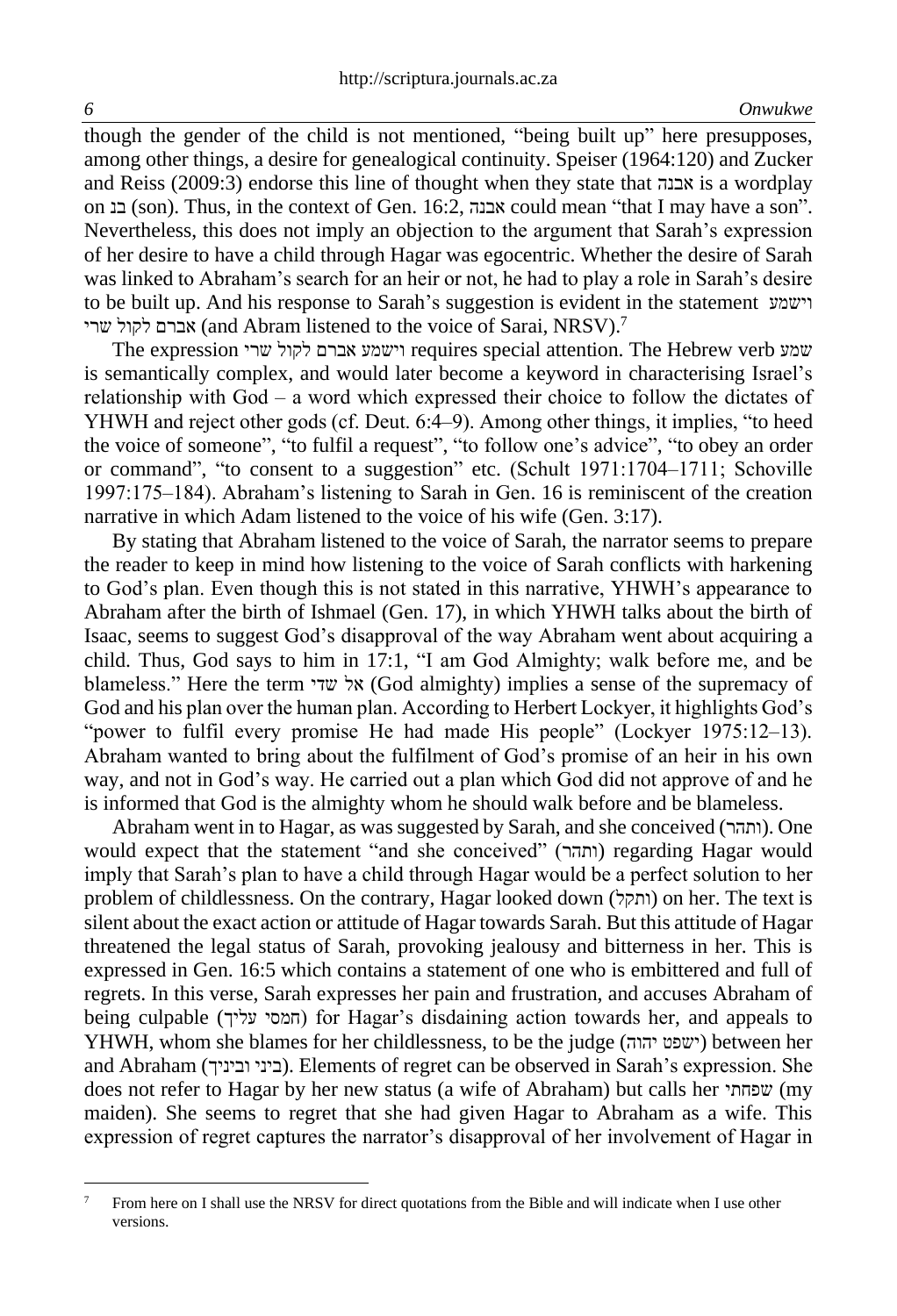her pursuit of a child. Abraham in turn gives a response that allows Sarah to handle the situation her way. "Then Sarai dealt harshly with her and she ran away from her" (16:6).

## *Transforming action (v. 6): Sarah oppresses Hagar and she flees*

In Gen. 16: 6 Sarah responds to the disdainful attitude of Hagar by oppressing her. Since the plan of Sarah to have a child through Hagar brought more complications rather than a solution – the threat to her social status as the mistress and the main wife of Abraham ‒ she had to take measures to solve the problem. After she expresses her pain and regrets and receives the approval of Abraham, she deals harshly with Hagar who later runs away (ברח(. It is noteworthy that in Gen. 16, Abraham speaks for the first time in v. 6. The words that he speaks, הנה שפחתך בידך עשי לה הטוב בעיניך, "Behold, your maid is in your power; do to her as you please", RSV), suggest that the narrator presents him as being ready to act according to the desires of Sarah without considering how Hagar would feel. This is also in line with his listening to Sarah in v. 2. Furthermore, while Sarah hands Hagar over to Abraham as a wife (אשה), and not as a maiden (שפחה), Abraham refers to Hagar as the maiden of Sarah, telling her (Sarah) that her maiden is at her disposal to do with her what is good in her eyes. Sarah, who determines what is good in her eyes, treats Hagar harshly and Hagar runs away.

The statement שרי ותענה) and Sarah oppressed her) and its resultant effect (flight of Hagar) depict a relationship between the oppressor and the oppressed. Hagar may have departed out of her own volition (Exum 2019:74), but she must have been harshly dealt with. Whatever Sarah's action or attitude towards her, it must have been extremely severe to make Hagar run away into the wilderness despite her pregnancy. The Hebrew term ותענה, which captures the action or series of actions of Sarah towards Hagar and which made the latter flee, was also used to express the oppression of the Hebrews by the Egyptians (Ex.  $1:11-12$ ). In Ex.  $1:11$  it is clear that the Egyptians oppressed the Hebrews through forced labour (בסבלתם). But the reader is not informed of the exact act of Sarah to Hagar in Gen. 16. Whatever the case, the Hebrew expressions בעיניה גברתה (which refers to the action of Hagar towards her mistress) and שרי ותענה) which captures what Sarah did to oppress Hagar) bring to the fore the aftermath of Sarah and Abraham's involvement of Hagar to solve their problem of childlessness. While Sarah was slighted in the sight of Hagar (גברתה בעיניה), Hagar was harshly dealt with by Sarah (ותענה), to the extent that she had to flee into the wilderness where she encountered the angel of YHWH, who instructed her to return to her mistress.

## *Resolution (vv. 7‒14): Divine intervention in the wilderness*

The conflict between Sarah and Hagar, which led to the flight of Hagar into the wilderness is resolved by the angel of YHWH who tells Hagar to go back to her mistress and submit to her. The narrative location in vv. 7–14 changes from the house of Abraham and Sarah to the wilderness. The movement of Hagar (who is carrying Ishmael in her womb at this time) into the wilderness prepares the minds of readers for the settlement of Ishmael in the wilderness of Paran  $(21:21)$ , a location that would play a role in separating Ishmael from Isaac. Hence, it could be argued that the wilderness serves as a narrative device to emphasise the separation motif.

The narrator introduces another character, the angel of YHWH  $($ מלאך יהוה), who plays an important role in the narrative. In vv. 1–6 the angel of YHWH neither acts nor speaks.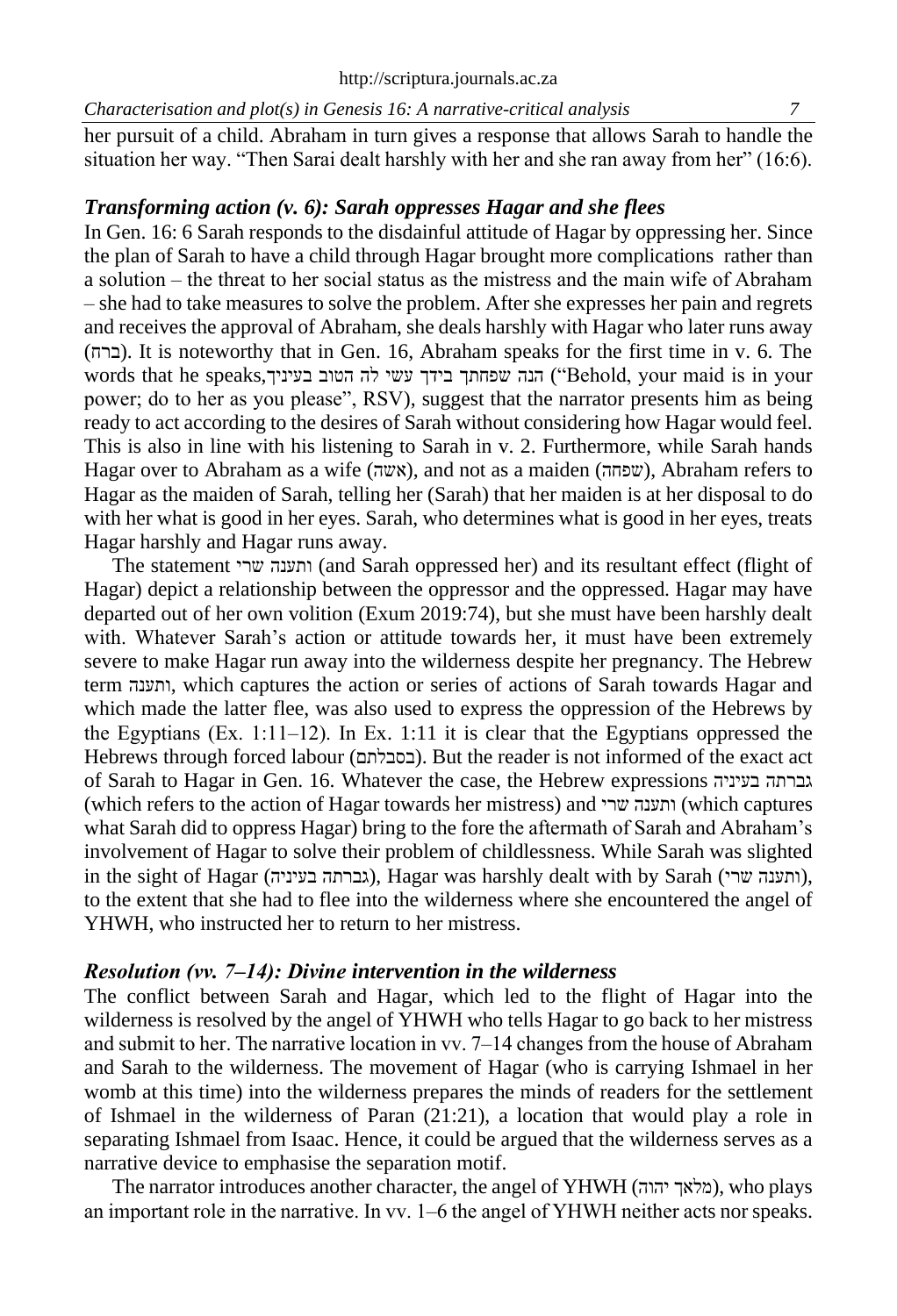He speaks for the first time in the narrative in his encounter with Hagar when he finds her. The syntactic presentation of the finding of Hagar by the angel of the Lord, וימצאה מלאך יהוה, not only emphasises the character and function of the angel of the Lord, it also denotes the implication of the Hebrew word מצא in the verse. The object of the verb (her) is not separated from the verb (מצא (itself. The verb מצא is often used to describe God's discovery of evil or disobedience in the life of a person or lives of a people. For instance, in Gen. 44:16, the verb מצא is used when Judah refers to the awareness of God regarding the evil he and his brothers committed against Joseph ‒ עבדיך עון את מצא האלהים) God has found out the guilt of your servants). This usage of מצא is in line with Hamilton's statement that "when God is the subject [of  $x\alpha$ ], and the following object is impersonal, the reference is normally to God's discovery of evil or sin in somebody" (see also Ps. 10:15; 17:13; Jer. 2:34; 23:11) (Hamilton 1990:451). Concerning the use of מצא in Gen. 16, Hamilton opines that when the object of מצא is personal and the subject is God (or in this case, the angel of YHWH), then the term carries a more technical meaning – divine encounter and divine election.

The incident in Gen. 16:7–14 is a story of the divine encounter of Hagar. The story is so dramatic that Hagar, in her excitement, names the Lord who speaks to her. But this does not in any way suggest any notion of either the election of Hagar or that of her unborn child, Ishmael. One may suggest that the statement, "I will so greatly multiply your offspring that they cannot be counted for multitude"  $(v, 10)$  which is made to Hagar and which seems to parallel God's promise to Abraham (see Gen. 12:2; 15:5; 17:8) shows some elements of divine election. But the announcement of the identity of the first offspring of Hagar, "he shall be a wild ass of a man, with his hand against everyone, and everyone's hand against him; and he shall live at odds with all his kin", challenges this view. The expression "a wild ass of a man" indicates that the place of Ishmael is in the wilderness, not in the household of Abraham. The biblical reference to "a wild ass at home in the wilderness ..." (Jer. 2:24) confirms this view. Ishmael was not only destined to be a wild ass but would also live at odds with all his kin; an indication that he would be a social deviant. This is similar to the experience of Cain, of whom it was announced that he will be a fugitive and vagabond (cf. Gen.  $4:10-12$ ). These qualities do not give an impression of divine election.

From the foregoing, one can observe a seeming "double standard" on the part of YHWH – the message of the angel of YHWH to Hagar (and to her unborn son) has both positive and negative implications. But the functions of both the positive and negative sides of the message become clearer if one takes into consideration that an aspect of the message directly concerns Hagar while the other shows what would become of Ishmael:

<sup>10</sup>The angel of the LORD also said to her, "I will so greatly multiply *your* offspring [ ארבה הרבה [that they cannot be counted for multitude." <sup>11</sup>And the angel of the LORD said to her, "Now *you* have conceived and shall bear a son [בן וילדת הרה ;[*you* shall call him [שמו וקראת [Ishmael, for the LORD, has given heed to *your* affliction.

 $^{12}$  *He* [והוא] shall be a wild ass of a man [פרא אדם], with *his* hand [ידו] against everyone, and everyone's hand against *him* [בו]; and *he* shall live at odds with all *his* kin. (Gen.16:10–12)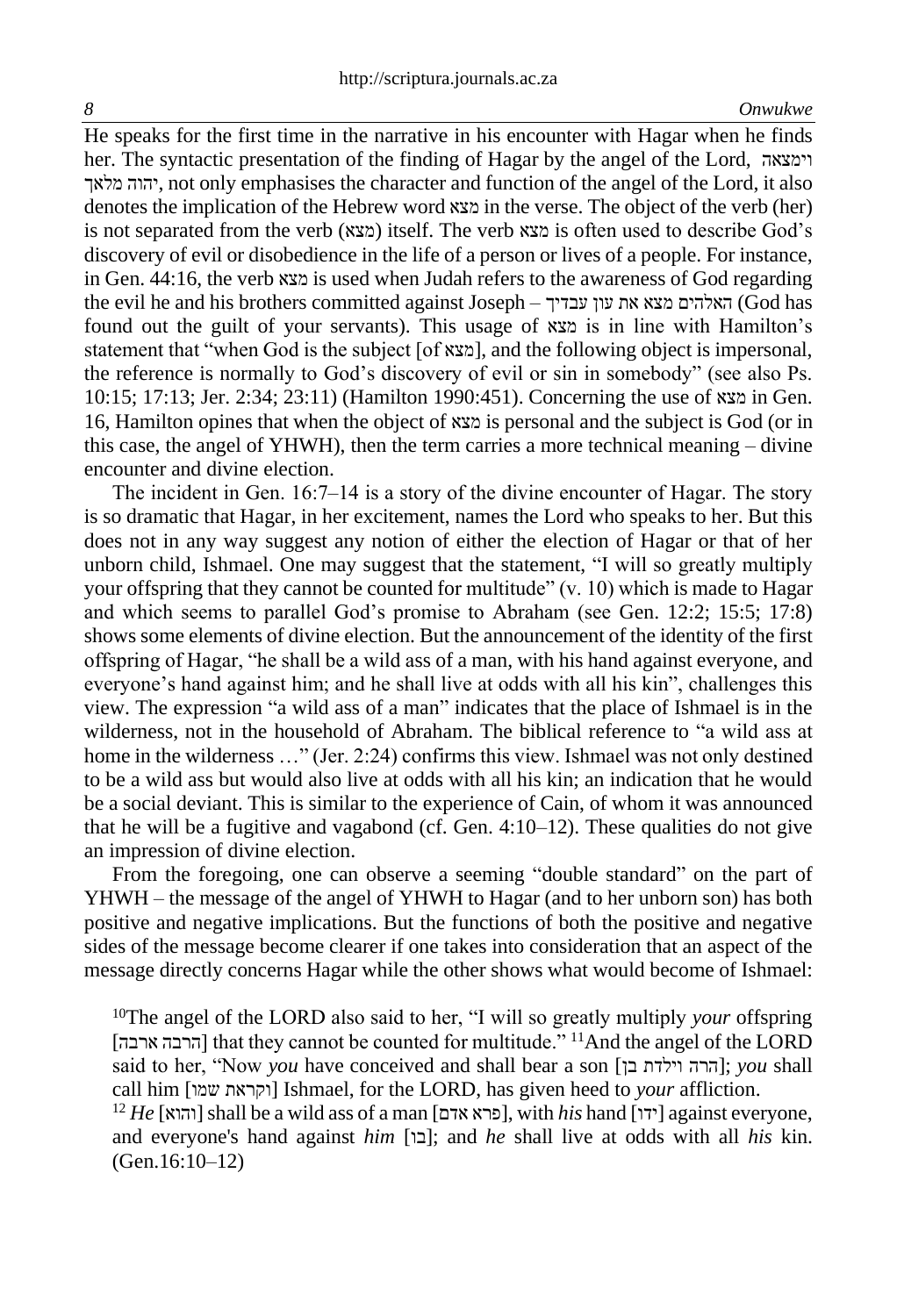A close look at these verses reveals that the part of the message addressed to Hagar (vv. 10‒11), indicated by the use of the second person singular pronoun, is positive. But the part of the message referring to Ishmael, indicated by the use of the third person singular, (v.12) is somewhat negative. From the perspective of Hagar, YHWH shows compassion by giving heed to her affliction; but Ishmael would have no place in the house of Abraham, whose heir will be Isaac. Ishmael's place would be in the wilderness (Gen. 21:21).

In a recent article, Pigott (2018) challenges the above English translation of Gen. 16:12, and accuses it of presenting a negative image of Ishmael in a narrative that presents him positively. He prefers the following translation: "And he himself will be a wild-stallion-man. His hand with everyone, and the hand of everyone with him. And before the presence of all his brothers, he will dwell securely" (Pigott 2018:519). With this translation Pigott suggests that the two sons would dwell in harmony. He translates פרא as wild stallion to free the text from every implication of stubbornness and social deviance on the part of Ishmael. Furthermore, by translating בכל as "with all" instead of "against all",<sup>8</sup> Pigott claims that Gen. 16:12 "could be understood positively in the sense that Ishmael would be an equal power alongside everyone else" (Pigott 2018:518–519). But what he does not consider very well is what the adjective "wild" designates in this verse. It shows that the place of Ishmael would not be in Abraham's household but in the wilderness. This is in line with Jeremiah's statement, הפרה למד פרה למד home in the wilderness ..." (Jer. 2:24). The point that Ishmael found a home in the wilderness is also expressed in Gen.  $21:20-21$ : "God was with the boy, and he grew up; he lived in the *wilderness* and became an expert *with the bow*. <sup>21</sup> He lived in the *wilderness of Paran,* and his mother got a wife for him from the *land of Egypt*." Pigott's translation and interpretation of v.12 fails to portray the image of separation between the two sons which the narrator seems to emphasise in advance.

Having found Hagar in the wilderness, the angel of YHWH addresses her with the same title by which the narrator referred to her at the beginning of the narrative – הגר שרי שפחת) Hagar the maiden of Sarai). In other words, the angel of YHWH knows her name, her position in the household of Abraham, and the identity of her mistress. Furthermore, the angel does not address Hagar in connection with Abraham, an indication that the role Sarah made her play in bearing the child of Abraham is not part of her role. At any rate, the angel of YHWH resolves the conflict between her and her mistress by instructing her as follows: ידיה תחת והתעני גברתך אל שובי) Return to your mistress and submit to her power, v. 9).

The words and deeds of Yahweh or/and the angel of Yahweh in Gen. 16 show that God took note of the miserable situation of Hagar without supporting Sarah's involvement of her (Hagar) in her (Sarah's) quest for a child. The story of Hagar's encounter with Yahweh also portrays two of the major functions of an angel: announcement of the birth of a child and (announcement of) deliverance which portrays the notion of God's compassion for the afflicted (Ficker 1997:667–672; Reinhartz 1998:155‒160). In some biblical instances, the announcement of the birth of a child is linked with deliverance, as in the case in Judg. 13 in which Samson is born of the barren

<sup>8</sup> Contrary to Piggott's suggestion, *The Brown-Driver-Briggs Hebrew and English lexicon* prefers "against all" as the more accurate translation of בכל on the basis that the context in which the preposition ב is used implies an act of hostility (2 adversative). See Brown (2012:89, reprinted from the 1906 edition).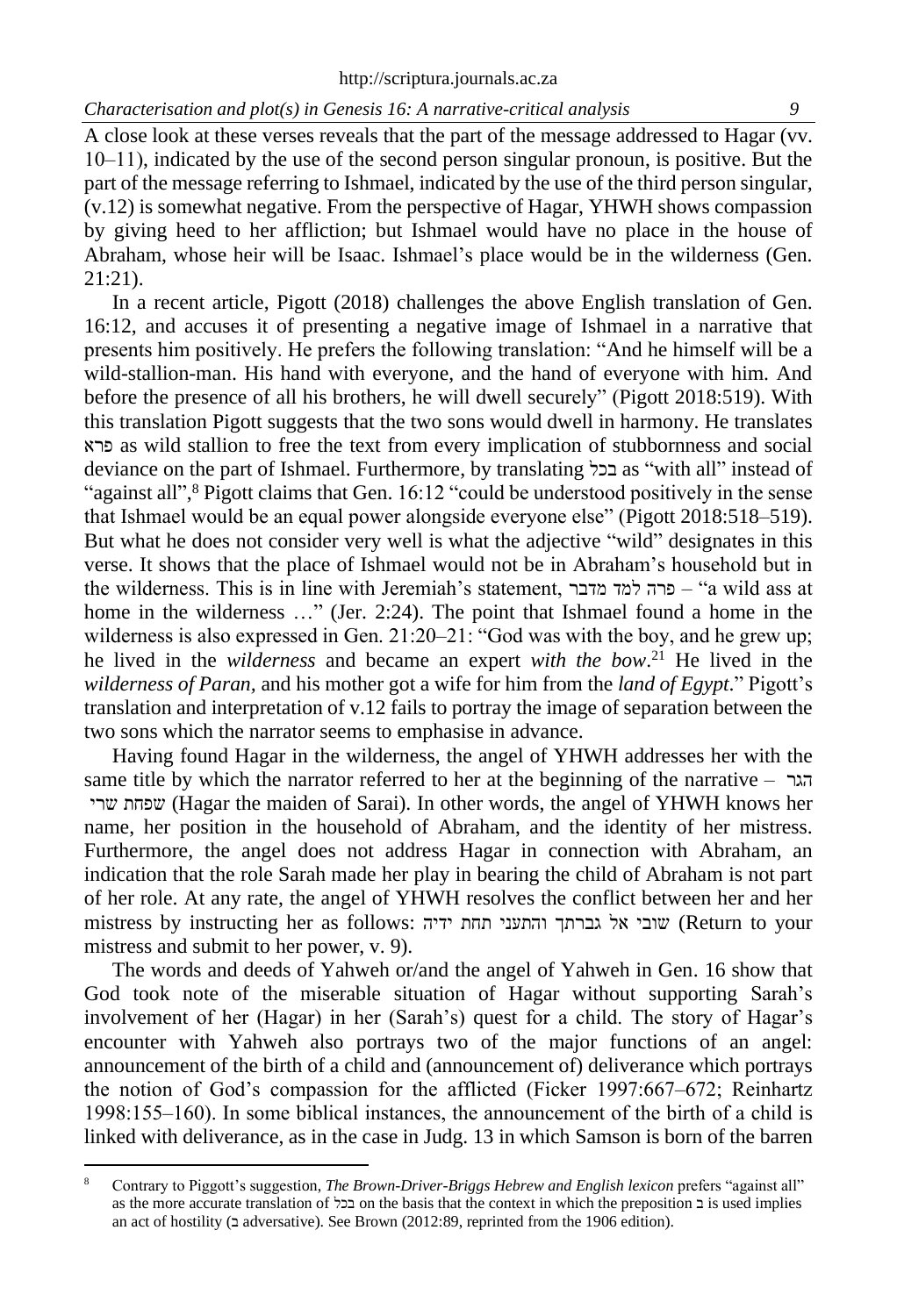wife of Manoah. In such situations, the angel announces the deliverance of the mother of the child from the distress of childlessness and barrenness and the greatness of the child, including how the child has been chosen for a special purpose. Although there is a nativity statement by the angel in the case of Hagar, the issue of barrenness, which is often linked to the greatness of the child to be born, is lacking. This challenges the notion that Hagar's encounter with the angel points to the divine election of either Hagar or Ishmael. On the contrary, the birth announcements of Isaac and his eventual birth brings to the fore the relationship between barrenness and the greatness or election of the child to be given birth to by the formerly barren woman  $(17:15-19; 18:9-10)$ . Hence, it is the announcement of the birth of Isaac (cf. Gen.  $21:1-7$ ) which expresses the deliverance of Sarah from barrenness that should be cited as an example of the relationship between barrenness and election of the child born by the formerly barren woman. The narrator's emphasis on the barrenness of Sarah can, therefore, be linked to the fact that she would give birth to a son who has been elected to maintain the generational continuity of the household of Abraham.

## *Final situation (vv. 15‒16): The birth and naming of Ishmael*

The narrative concludes with the birth and naming of Ishmael. This includes a statement about the ownership of the child and an emphasis on the age of Abraham when Ishmael is born. Two major issues arise from the way the story ends. First, no reference is made to Sarah, who intended to have a legal right of ownership over the son of Hagar (v. 2). A narrative that begins with an emphasis on Sarah ends without bringing her into the picture. Second, Hagar does not name the child according to the instruction of the angel of YHWH (v. 12), Abraham does.

From a source-critical perspective, many scholars claim that the above situation – the naming of Ishmael by Abraham and not Hagar – could be explained based on the combination of sources in the narrative in which the naming of Ishmael by Abraham could be attributed to P. For instance, Von Rad (1963:186–191) and Westermann (1989:  $237$ ) argue that vv. 1a, 3, 15–16 belong to P. Based on this line of argument, the text would read:

 $1a$  Now Sarai, Abram's wife bore him no children.  ${}^{3}$ So, after Abram had lived ten years in the land of Canaan, Sarai, Abram's wife, took Hagar the Egyptian, her slave-girl, and gave her to her husband Abram as a wife. <sup>15</sup> Hagar bore Abram a son; and Abram named his son, whom Hagar bore, Ishmael. <sup>16</sup>Abram was eighty-six years old when Hagar bore him Ishmael.

There is no doubt that the narrative flows when the above three verses are combined. But the issue that needs clarification, is the repetition of the names of the characters without using pronouns to refer to them. For this same reason, source critics attribute vv.  $9-10$ , which repeatedly and consecutively use the expression "angel of YHWH" as the subject of the sentences, to a later addition (Campbell and O'Brien 1993:101, 196–197). Many feminist critics, while accepting this source-critical analysis, think that all "the biblical editors  $-$  J, E, P, and R – were united on the patriarchal plotline" (Meyers 1978:92; Trible 1984:19; Teubal 1990:20; Schüssler Fiorenza 1998:51‒52). This implies that they (the biblical editors) intended to draw the attention of the readers to the male characters of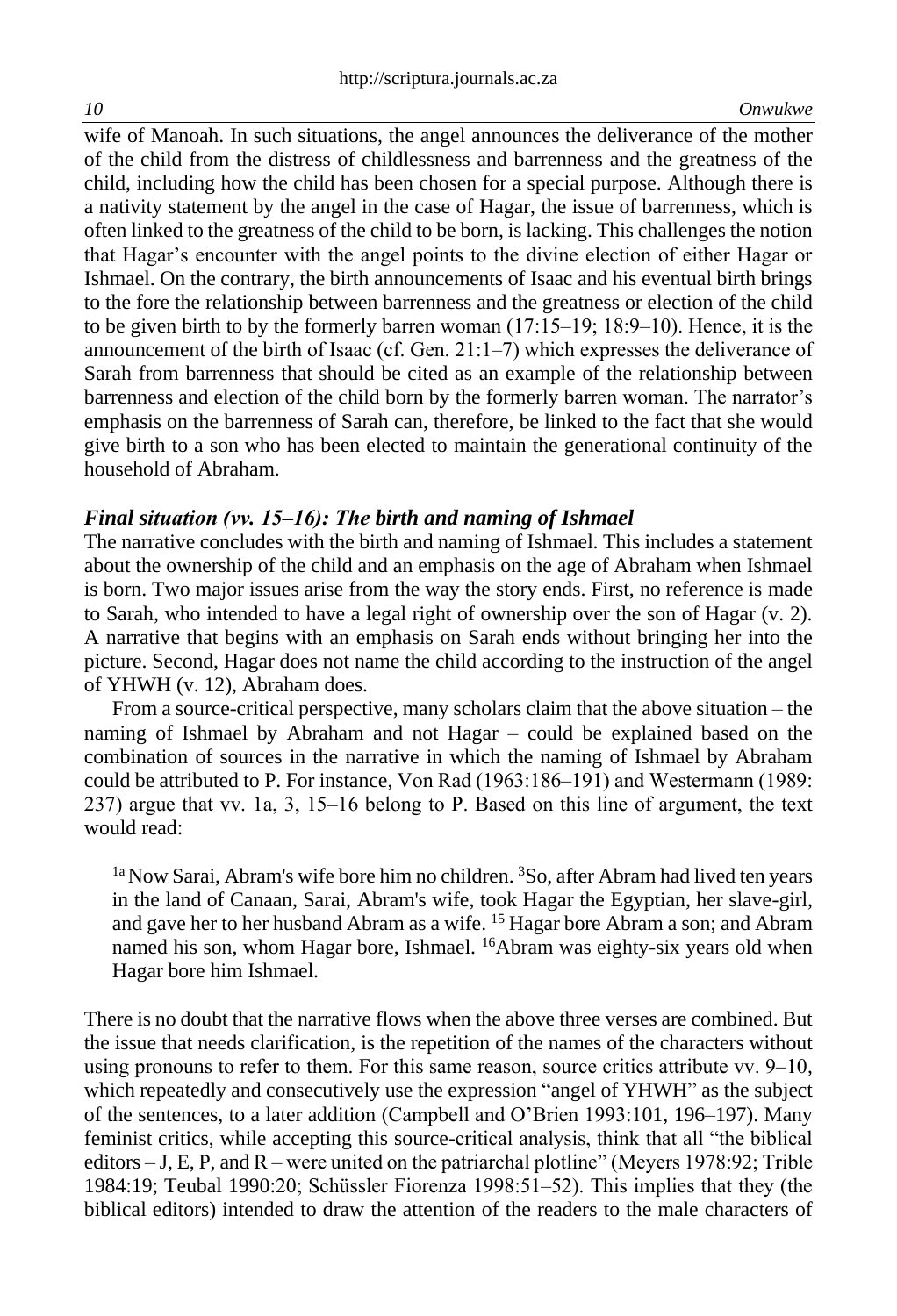the narrative (Teubal 1990:20). This argument is also applied to Gen. 16:15–16 which, according to Trible, undercuts Sarah. Going further, Trible states that even though the name of Hagar is mentioned, what is stressed is not the motherhood of Hagar but the fatherhood of Abraham, who names the child of Hagar and by so doing "strips Hagar of the power that God gave her" (Trible 1984:19).

The text may be oppressive to Hagar by not allowing her to name her son according to the instruction of the angel of YHWH, but at least the narrative states her ownership of the child against the intention of Sarah to make the son that Hagar would bear hers. Sarah neither names the child nor owns the child. Why this conspicuous shift of attention from Sarah to Hagar? This question becomes more crucial when we compare this situation with those of Leah and Rachel, who both named and owned children born by their maidens (cf. Gen.  $30:6-8$ , 11, 13).<sup>9</sup> By denying Sarah the legal right of ownership of Ishmael, the narrator informs readers that, after all, the plan of Sarah to have a son through Hagar was a failed plan, a plan which is not in line with that of YHWH, who would later bring Isaac into the picture. On the part of Sarah, there is no indication in the narrative that she recognises the child nor seeks any other means of fulfilling her desperate desire for a child. This indicates that she may have accepted Ishmael or her childlessness (Brewer-Boydston 2018:504). But according to Gen. 21, she does not acknowledge Ishmael as her child, rather seeing him as the child of the slave woman (21: 9).

In what follows, I shall analyse the narrator's perspective and demonstrate his or her disapproval of how Abraham and Sarah went about their quest for progeny.

#### **The narrator's point of view**

Biblical stories are often told from narrators' points of view which are often put in the voice of characters or expressed in the background information that they give (Berlin 1983:57). One may argue that in Gen. 16 it is difficult to ascertain what the major concern is: Which character wins the sympathy of the narrator?<sup>10</sup> Does the narrator support the involvement of Hagar in the search for progeny? What images are presented of the various characters? Do these images suggest any element of "election" on the part of Hagar or Ishmael? From the narrator's perspective, do the actions of Sarah, especially her involvement of Hagar, enjoy God's approval? Whatever questions one may have, there are reasons to think that the plan of Abraham and Sarah to have a child through Hagar neither enjoys the narrator's approval nor God's endorsement: First, the narrative in which Sarah, rather than God, interacts with Abraham, is placed between two narratives (Gen. 16 and 17) in which God interacts with Abraham; second, the emphasis on the identities of Sarah and Hagar; third, the aftermath of Sarah'sinvolvement of Hagar in her quest for a child; fourth, the identity of Ishmael; and finally, the conclusion of the narrative in relations to its beginning.

According to records of child naming in the Hebrew Bible, it was not the exclusive reserve of any of the parents to name the child. In some cases, mothers named their children (Gen. 4:1; 29:32‒35; 30:18, 20, 24; Judg. 13:24; 1 Sam. 1:20; Is. 7:14), while in other cases fathers did so (cf. Gen. 16:15; 21:3; Ex. 2:22; 2 Sam. 12:24; Is. 8:3). In other cases both parents gave the same name to a child or each parent gave a different name (Gen. 4:25; 5:3; 35:18). From the above one may deduce that in most cases, the naming of a child was the mother's prerogative.

<sup>&</sup>lt;sup>10</sup> The narrator, through the character of the angel of Yahweh, comforts Hagar and at the same time asks her to go back to her mistress.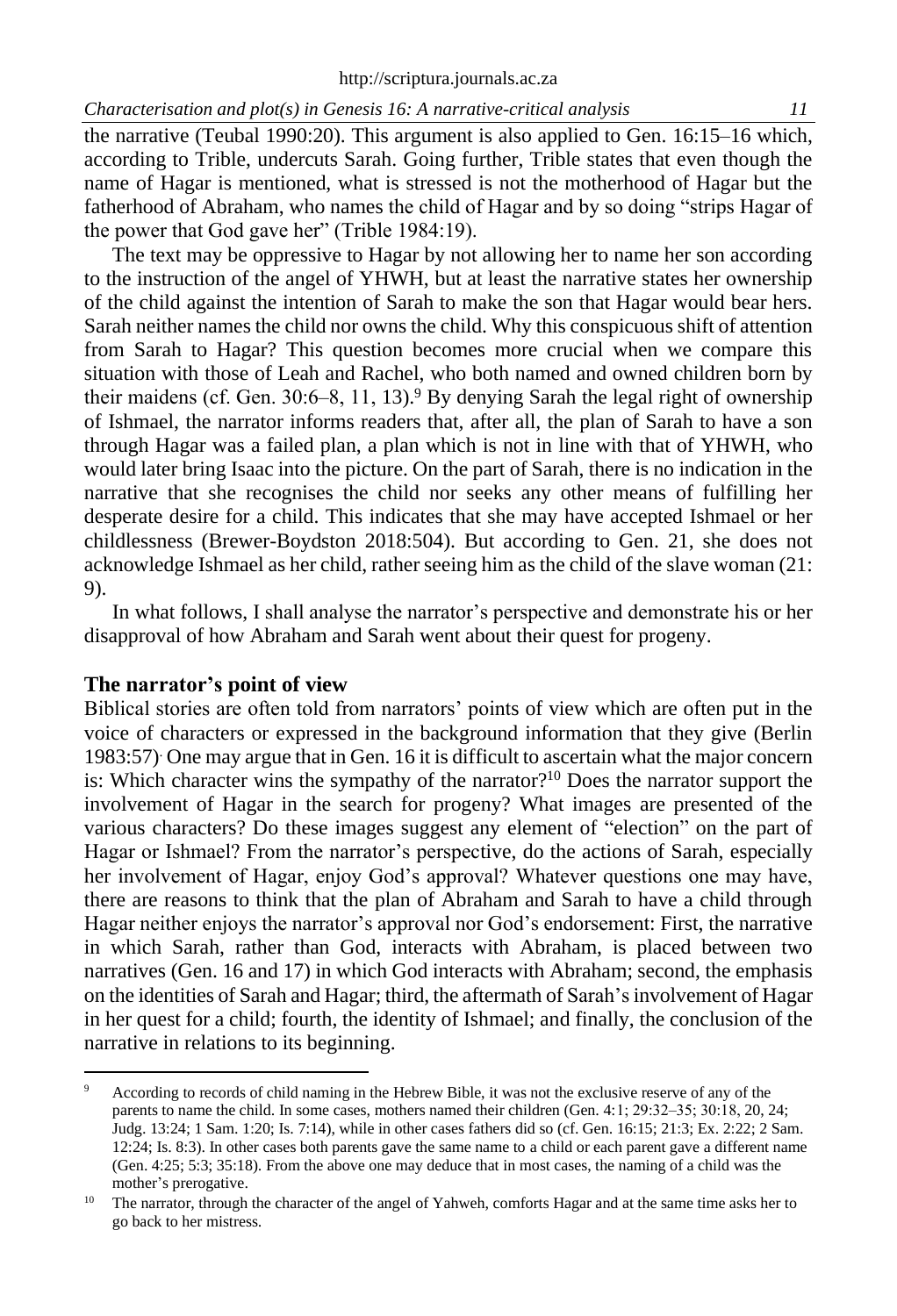### *The structural placement of Genesis 16*

As has been rightly noted by George W. Coats, the story of Gen. 16 is separated from 15 and 17, "not only by the style of the exposition but also by the content" (Coats 1983:130). While the preceding and subsequent chapters begin with Yahweh's statement to Abraham, in Gen. 16 it is Sarah who speaks to Abraham. With this structural location of Gen. 16, the narrator seems to draw the readers' attention to the fact that while Abraham listens to God in Gen. 15 and 17, it is Sarah whom he listens to in Gen. 16. Hence, there is no instruction of Yahweh to Abraham.<sup>11</sup> And, as has been noted, listening to Sarah seems to suggest not listening to God, an impression that is also evident in Gen. 3. By placing Gen. 16 immediately after Gen. 15, which presents "the establishment of a covenant to affirm the promise of a child", the author suggests that "Sarai's scheme was intended to head off that divine promise by supplying it with a human solution" (Sailhamer 1990:135). This human solution did not provide a long-term solution to the problem of barrenness and childlessness in the family of Abraham and Sarah. This suggests a theological motif: "The divine promise will be fulfilled when all human possibilities have been exhausted" (De-Whyte 2018:274).

Gen. 16 falls within the category of the narratives that express God's disapproval of human actions of disobedience and humans' efforts to bring about a human solution to their desires and the fulfilment of God's promise (cf. Gen.  $3:1-19$ ;  $4:3-14$ ;  $6:1-7$ ;  $11:1-$ 9). One can, therefore, argue that, according to the narrative of Gen. 16, Sarah's involvement of Hagar in the marital life of Abraham and Sarah did not enjoy God's and the narrator's approval.

#### *The emphasis on the identities of Sarah and Hagar*

In Gen. 16 the continuous and sometimes "unnecessary" emphasis on the identities of Sarah and Hagar is noticeable. Sarah is referred to as the wife of Abraham (אברם אשת (as opposed to Hagar, an Egyptian maiden (מצרית שפחה (in vv. 2‒3. In relation to Hagar, Sarah is a mistress ( גברה (of Hagar, her maidservant ( שפחה(. Note also that the narrator and all the characters in the narrative – Sarah, Abraham, and Yahweh (angel of Yahweh) – identify Hagar as a שפחה) maiden, cf. vv. 2, 3, 6, 8). This shows that the narrator employs all the means available to portray to readers the status of Hagar as a maiden and not a wife. This seems to be a way of drawing the attention of readers to the situation on the ground – the woman who would hand over her maiden to her husband is a wife, who should not have involved her maiden in her situation of barrenness. It is Sarah only who gives Hagar to Abraham as a wife ( אשה(, a title which Abraham never acknowledges; for he refers to Hagar as Sarah's maiden and not "my wife", even after she was given to him as אשה. Furthermore, Abraham says to Sarah, "Your maiden in your hands". Apart from the title אשה, which Abraham does not acknowledge, no title is mentioned for Hagar in relation to Abraham; an indication that Hagar's activities in the household of Abraham should have been limited to her service to Sarah and not to Abraham. In other words, from the perspective of the narrator, the service of Hagar to Sarah should not have

<sup>&</sup>lt;sup>11</sup> In the entire narrative of Gen. 16, Yahweh never addresses Abraham and Sarah. He only addresses Hagar, the maiden.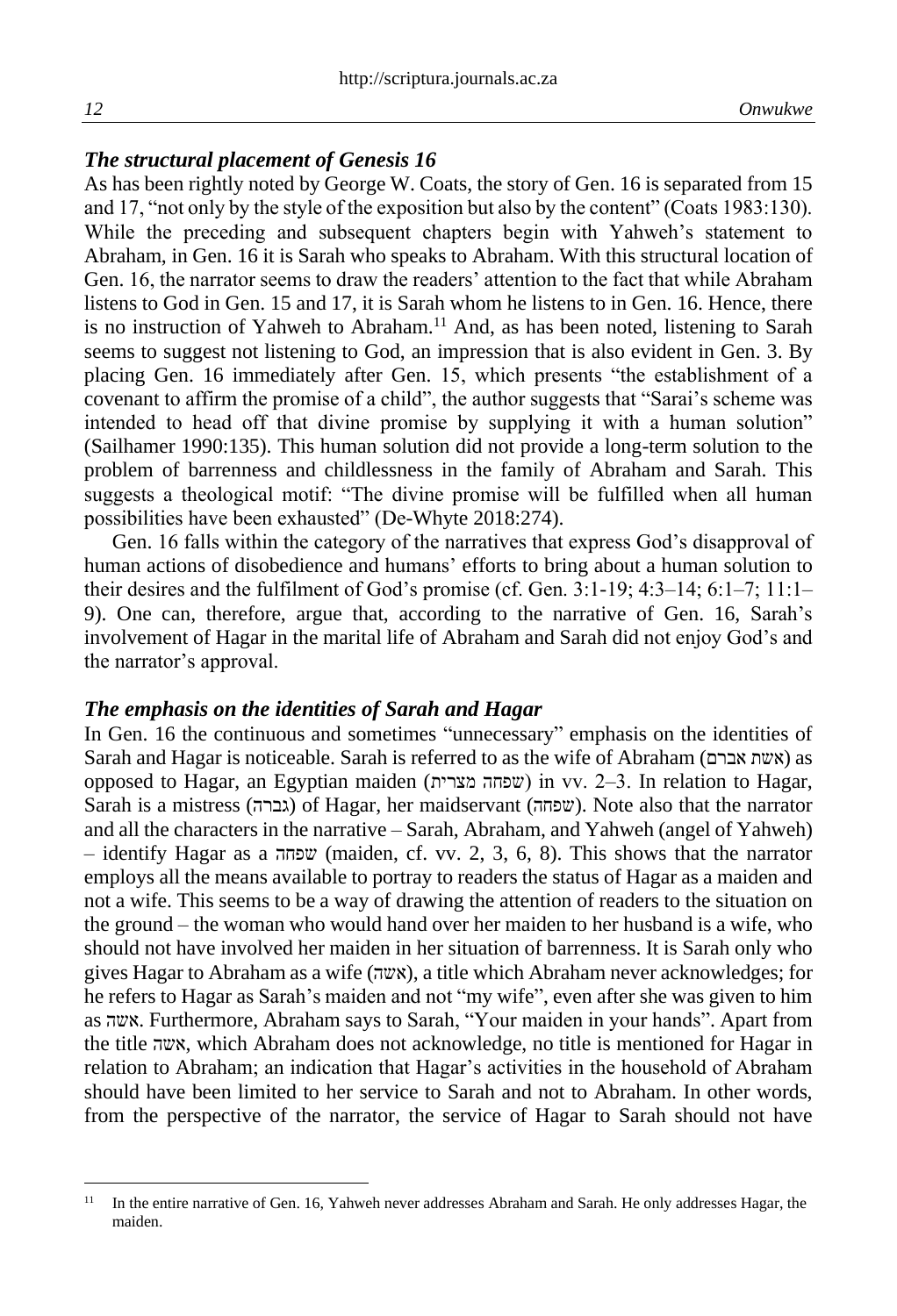*Characterisation and plot(s) in Genesis 16: A narrative-critical analysis 13* included sharing her husband with her to have a son through Hagar. Could this be the reason why the narrator "denies" Sarah access to the child?

# *The regret of Sarah and the aftereffect of her action*

Sarah's goal in giving her maiden to Abraham is not achieved. Even though Hagar does conceive and bear a son, Sarah is not built up as a result of this as she expected. On the contrary, her status is threatened to a greater extent; for her maiden treats her with disrespect. This situation must have been frustrating for Sarah who, based on her regrets, accuses Abraham of being responsible for Hagar's disrespectful attitude towards her. Moreover, Sarah's involvement of Hagar in Abraham and Sarah's search for an heir had negative effects for Hagar. She is maltreated by Sarah to the point that she flees. By calling the attention of readers to the negative effects of Sarah's plan to be built up through Hagar, the narrator seems to emphasise that Sarah's plan and Abraham's consent were futile. This expresses elements of disapproval on the part of the narrator.

# *The identity of Ishmael*

I reiterate that the identity of the son of Hagar (the fruit of Sarah's plan to have children), which is expressed in the statement of the angel of Yahweh about him (cf. Gen. 16:12), shows that he would not have a place in the household of Abraham: ידו אדם פרא יהיה והוא בכל ויד כל בו ועל פני כל אחיו ישכן – "He shall be a wild ass of a man, with his hand against everyone, and everyone's hand against him; and he shall live at odds with all his kin"<sup>12</sup>. The LXX translates the Hebrew אדם פרא as ἄγροικος ἄνθρωπος (a man of the field). Wevers (1993:224) points out that the above translation compares the situation of Ishmael with that of Esau. "When the boys grew up, Esau was a skilful hunter, a man of the field, while Jacob was a quiet man, living in tents" (25:27). The designations "a man of the field" and "a quiet man living in tents", seem to have been employed by the narrator to show who has been chosen for the continuity of the family lineage. Based on this argument, one could also say that the presentation of Ishmael as a wild ass or a man of the field indicates that his position would be in the wilderness, outside the household of Abraham.

# *The conclusion of the narrative*

As was noted earlier, the ending of the story seems to be inconsistent with the beginning. Wenham captures this observation as follows: "The absence of Sarai is noteworthy. The child was intended to be Sarai's, but three times the text says 'Hagar gave birth to a son for Abram …' Therefore, although Sarai's scheme finally succeeded, she seems to have been shut out from enjoying its success" (Wenham 1994:11). In other words, while at the beginning of the narrative, it was Sarah who needed to have a child for Abraham (to be built up), in the conclusion the narrator denies Sarah access to the child born by Hagar. By taking Sarah out of the picture, the narrator seems to be preparing the minds of the readers for how Sarah would give birth to her own son. Hagar had given birth to a son for Abraham, but Sarah would also give birth to a son for Abraham, a son who would be

<sup>&</sup>lt;sup>12</sup> The LXX English translation (Brenton) reads: "He shall be a wild man, his hands against all, and the hands of all against him, and he shall dwell in the presence of all his brethren". The last aspect of the translation, "he shall dwell in the presence of all his brethren", challenges the NRSV's translation. The former suggests a friendly relationship between Ishmael and his kin while the latter suggests the contrary.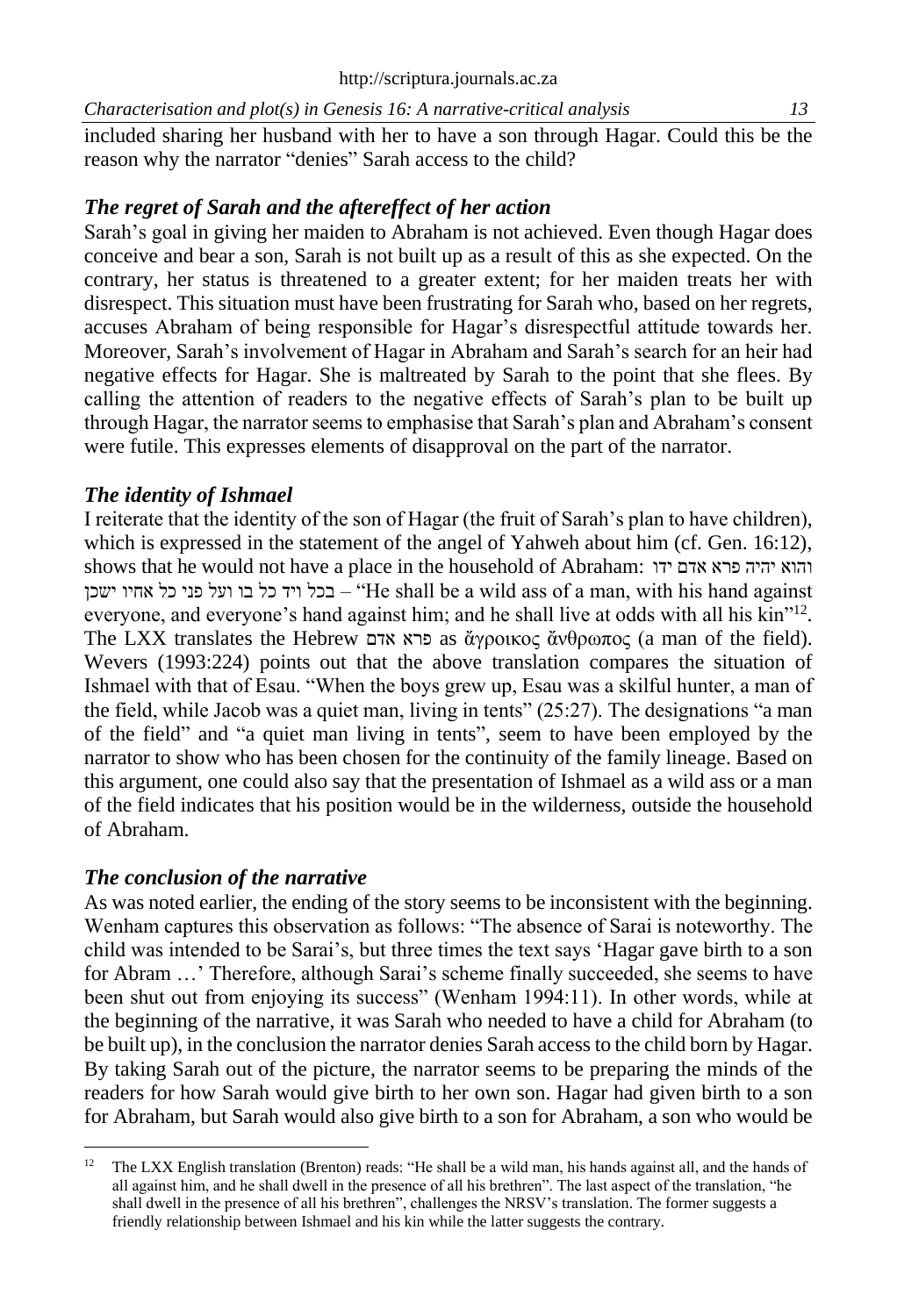elected by God over Ishmael, as a son of inheritance through whom God would establish his covenant with Abraham (cf.  $17:17-21$ ;  $21:9-10$ ).

#### **Conclusion**

My analysis of the characterisation and plot(s) of Gen. 16 reveals that, to a great extent, the narrative presupposes the election of Isaac over Ishmael. In the course of my analysis, the following motifs, which are recurrent in the Hebrew Bible, came into play: barrenness and childlessness, wilderness, and divine encounter. Other themes associated with the second and third motifs, which are often connected, are birth announcement by the angel of Yahweh, and God's compassion for and deliverance of the marginalised and oppressed.

Making reference to the motif of childlessness and barrenness which is frequent in the Hebrew Bible, I argued that Gen. 16 could be understood and interpreted in the light of the biblical situation in which barrenness precedes the eventual miraculous birth of a "special son" (Gen. 21:1–7; 30:22‒25; Judg. 13:3‒5, 24‒25; 1 Sam. 1:1‒6, 19‒28). This special son enjoyed exceptional preference by God and was chosen by Him for a special purpose connected with the deliverance and/or generational continuity of the people of Israel. In some situations, God's election of a particular son was to the detriment of another person or other persons, usually the brothers or relatives of the favoured son.<sup>13</sup> This situation often led to conflict between the two parties in which case they were separated by different factors.

Based on the motif of wilderness, which is often linked to divine encounter and deliverance motifs, one may argue that Hagar and Ishmael are heroic characters in the narratives or that their role in the narrative prefigures God's deliverance of Israel. This line of argument is endorsed by Dozeman (1998:3) and Reis (2002:103) who, from different perspectives, compare Hagar's experience in the wilderness with the experiences of heroic figures like Moses and Elijah and the people of Israel, God's chosen people. Be that as it may, while one may accept that the scene in the wilderness portrays God's deliverance of and compassion for, Hagar, the oppressed, I maintain that the words used for the birth announcement of Ishmael prefigures that his place would not be in the household of Abraham but in the wilderness. In line with the above claim, Steinberg (1993:81) refers to Hagar and Ishmael as wilderness people, a reference that distinguishes and distances Ishmael from Isaac.

Finally, my analysis shows that the scheme of Abraham and Sarah to have a child through Hagar neither enjoys the narrator's approval nor God's endorsement. This implies that the concentration on Hagar and Ishmael does not presuppose the divine election of Hagar or Ishmael, it rather prefigures, among other things, that the place of Ishmael would be in the wilderness.

<sup>&</sup>lt;sup>13</sup> For example, Cain and Abel (Gen. 4), Esau and Jacob (Gen. 27), Joseph and his brothers (Gen. 39–47). In the case of Cain and Abel, even though Abel did not live to maintain the genealogical continuity of his father, his replacement, Seth did (cf. Gen. 5:3‒8).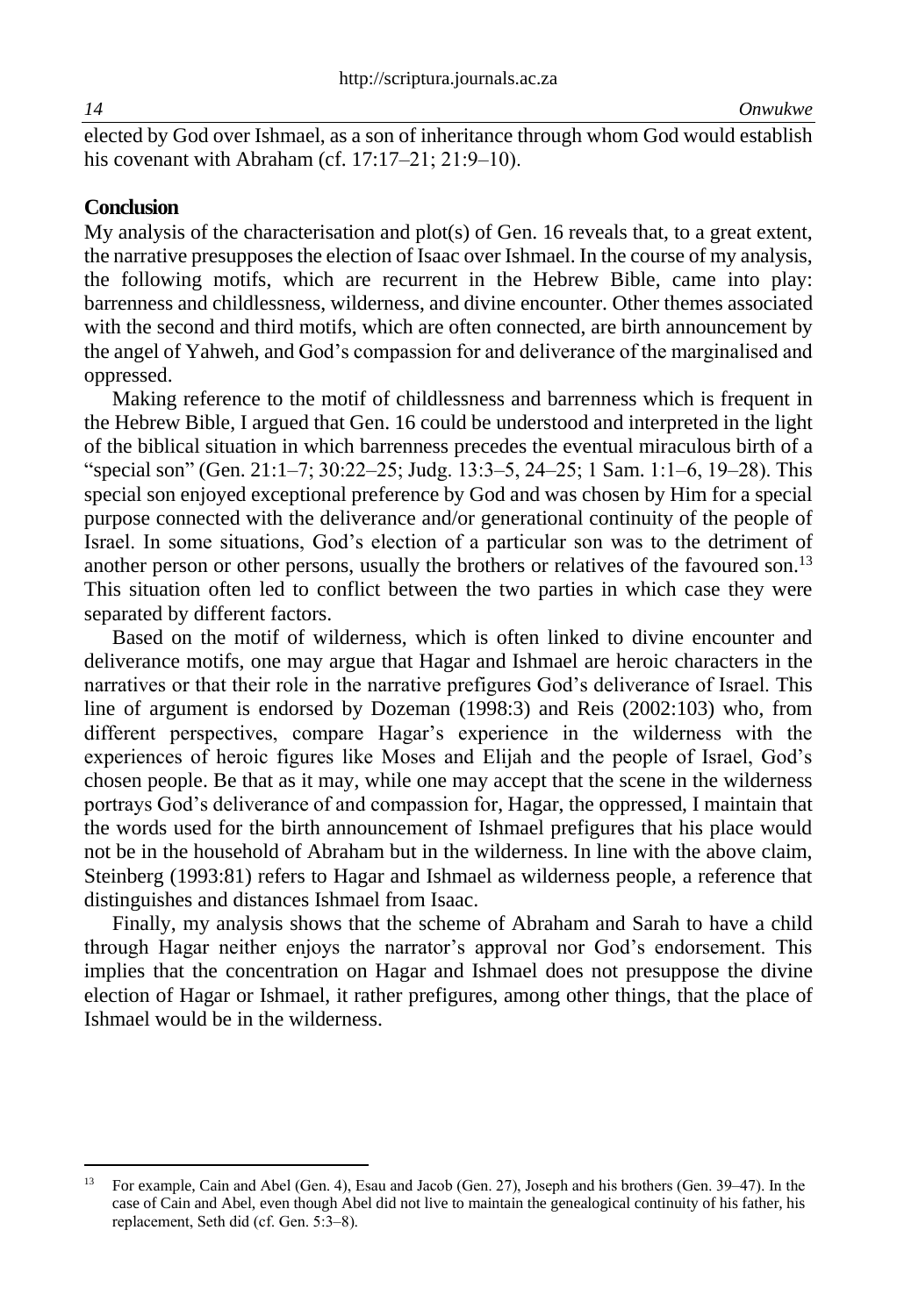# **BIBLIOGRAPHY**

- Abasili, A. 2016. *The understanding of adultery in the Hebrew Bible: A critical survey.* Milton Keynes, UK: Xlibris.
- Bar-Efrat, S. 1989. *Narrative art in the Bible*. Georgia: Almond.
- Berlin, A. 1983. *Poetics and interpretation of biblical narrative*. Sheffield: Almond.
- Brayford, S. 2007. *Genesis*. Septuagint Commentary Series. Leiden: Brill.
- Brewer-Boydston, G. 2018. Sarah the gevirah: A comparison of Sarah and the queen mothers, of matriarchs in the dynasty succession of sons and nations, *Review and Expositor* 115(4):500‒512.
- Brown, F. 2012. *The Brown-Driver-Briggs Hebrew and English lexicon.* Massachusetts: Hendrickson.
- Campbell, A.F. and O' Brien, M.A. 1993. *Sources of the Pentateuch: Texts, introductions, annotations*. Minneapolis: Fortress.
- Chung, I. 2017. Hagar and Ishmael in light of Abraham and Isaac: Reading Gen. 21:8- 21 and Gen. 22:1-19 as a dialogue, *The Expository Times* 128(12):573‒582.
- Coats, G.W. 1983. *Genesis, with an introduction to narrative literature.* Grand Rapids, MI: William B. Eerdmans.
- De Vries, S.J. 1962. Sarah, *The interpreter's dictionary of the Bible R‒Z,* 219–220.
- De-Whyte, J.P. 2018. *Wom(b)an: A cultural-narrative reading of the Hebrew Bible barrenness narratives*. Biblical Interpretation Series 162. Leiden: Brill.
- Dozeman, T.B. 1998. The wilderness and salvation history in the Hagar story, *Journal of biblical literature* 117(1):23‒43.
- Drey, P.R. 2002. The role of Hagar in Genesis 16, *Andrews University Seminary Studies* 40(2):179‒195.
- Exum, C.J. 2019. *Art as biblical commentary: Visual criticism from Hagar the wife of Abraham to Mary the mother of Jesus.* Library of Hebrew Bible/Old Testament Studies 694. London: T&T Clark.
- Fewell, D.N. and. Gunn, D.M. 1993. *Gender, power, and promise: The subject of the Bible's first story.* Nashville: Abingdon.
- Ficker, R. 1997. ךְ ָאְלַמ mal'āk messenger, *Theological lexicon of the Old Testament*  $2:667 - 672.$
- Fokkelman, J. 1999. *Reading biblical narrative*: *An introductory guide*. Translated by Ineke Smit. Leiderdorp: Deo.
- Ginzberg, L. 1969. *The legend of the Jews*. Translated from German by Henrietta Szold. Philadelphia: Jewish Publication Society of America.
- Gunn, D.M. and Fewell, D.N. 1993. *Narrative in the Hebrew Bible*. Oxford: Oxford University Press.
- Hamilton, V.P. 1990. *The book of Genesis chapters 1-17*. The new international commentary of the Old Testament. Grand Rapids, MI: William B. Eerdmans.
- Lockyer, H. 1975. *All the divine names and titles in the Bible: A unique classification of all scriptural designations of the three Persons of the Trinity*. Grand Rapids, MI: Zondervan.
- Marguerat, D. and Bourquin, Y. 1999. *How to read Bible stories*. Translated by John Bowden. London: SCM.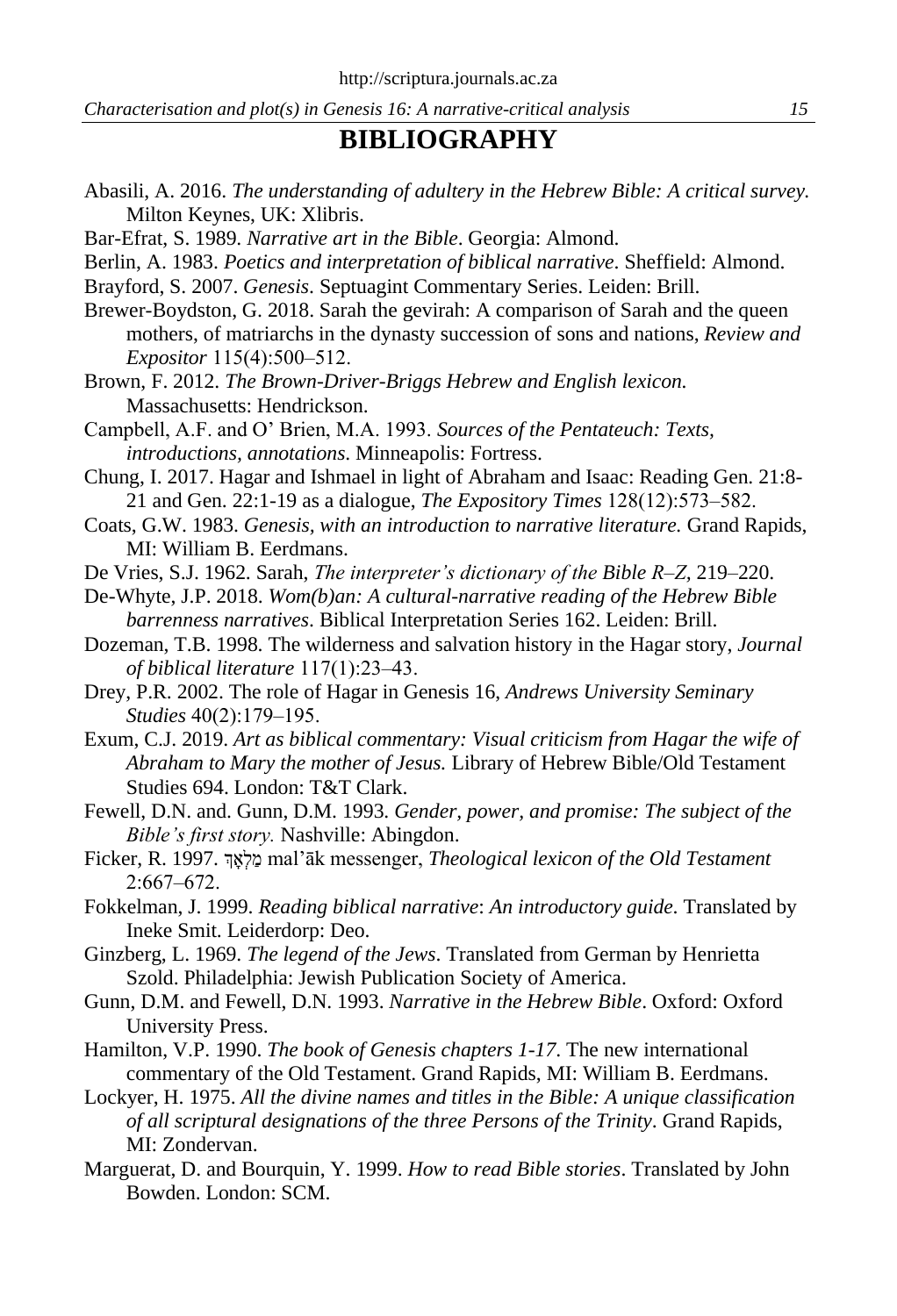- Martin-Achard, R. 1997. ענה' nh II to be destitute, *Theological lexicon of the Old Testament* 2:931‒937.
- Meyers, C. 1978. The roots of restriction: Women in early Israel, *The biblical archaeologist* 41(3):91‒103.
- Miles, J.C. et al. (eds). 1968. *The Babylonian laws*, vol. 1. London: Oxford University Press.
- Moshavi, A. 2010. *Word order in the biblical Hebrew finite clause: A syntactic and pragmatic analysis of preposing*. Winona Lake, Indiana: Eisenbrauns.
- Muraoka, T. 1985. *Emphatic words and structures in biblical Hebrew.* Jerusalem: The Hebrew University Press.
- Neufeld, D. 2006. Barrenness: Trance as a protest strategy. In Esler, P.F. (ed), *Ancient Israel: Old Testament in its social context.* Minneapolis: Fortress, 128–144.
- Nikaido, S. 2001. Hagar and Ishmael as literary figures: An intertextual study, *Vetus Testamentum* 51(2):219‒242.
- Noth, M. 1972. *A history of Pentateuchal tradition.* Translated with an introduction by Bernhard W. Anderson. Englewood Cliffs, NJ: E.J. Brill.
- Pigott, S.M. 2018. Hagar: The m/other patriarch, *Review and expositor* 115(4):513– 528.
- Pinker, Aron. 2009. The expulsion of Hagar and Ishmael (Gen. 21:9‒21), *Women in Judaism: A multidisciplinary journal* 6(1):1–24.
- Von Rad, G. 1963. *Genesis: A commentary.* Translated by John H. Marks. London: SCM.
- Reinhartz, Adele. 1998. *Why ask my name?: Anonymity and identity in biblical narrative*. NewYork: Oxford University Press.
- Roth, M.T. 1997. Law collections from Mesopotamia and Asia Minor, 2<sup>nd</sup> edition. Society of Biblical Literature, Writings from the Ancient World Series 6. Atlanta, GA: Scholars Press.
- Van Ruiten, J. 2010. Hagar in the book of Jubilees. In Goodman, M., Van Kooten, G.H. and Van Ruiten J. (eds), *Abraham, the nations and the Hagarites: Jewish, Christian, and Islamic perspectives on Kinship with Abraham*. Themes in Biblical Narrative: Jewish and Christian traditions. Leiden: Brill, 117-138.
- Sailhamer, J.H. 1990. Genesis. In Gaebelein, F.E. (ed.), *The expositor's Bible commentary*, vol. 2. Grand Rapids, MI: Zondervan, 3‒284.
- Sarna, N.M. *Genesis*. 1989. The JPS Torah commentary. Jerusalem: The Jewish Publication Society.
- Scholz, S. 2010. *Sacred witness: Rape in the Hebrew Bible.* Minneapolis, MN: Fortress.
- Schoville, K.N. 1997. שמע, *New international dictionary of Old Testament theology and exegesis* 4:175‒184.
- Schult, H. 1971. שמע, *Theological lexicon of the Old Testament* 3:1704‒1711.
- Schüssler Fiorenza, E. 1998. *Sharing her word: Feminist biblical interpretation in context.* Edinburgh: T&T Clark.
- Speiser, Ephraim A. 1964. *Genesis: Introduction, translation, and notes.* The Anchor Bible. Garden City, NY: Doubleday.
- Steinberg, N. 1993. *Kinship and marriage in Genesis: A household economic perspective.* Minneapolis: Fortress.